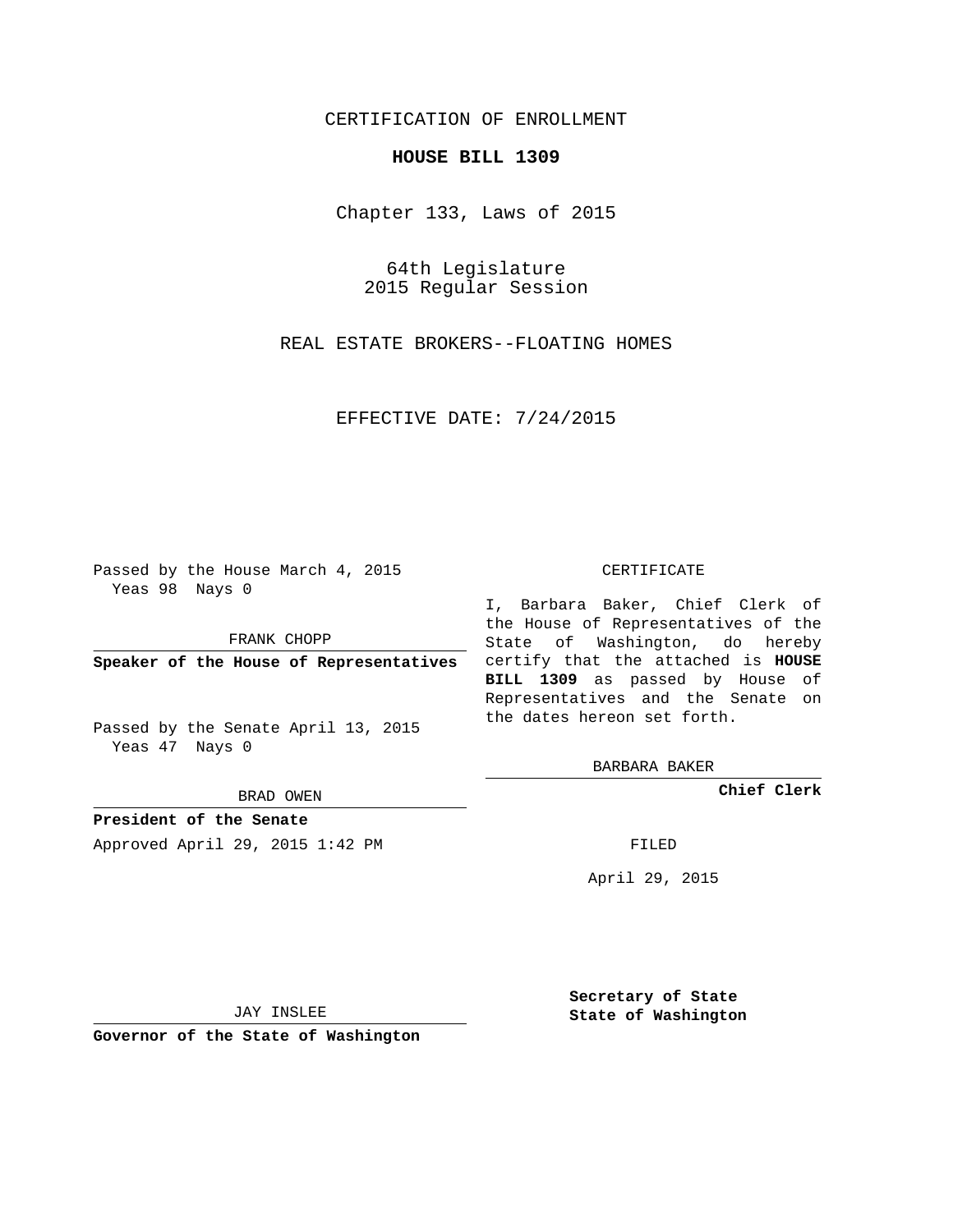## **HOUSE BILL 1309**

Passed Legislature - 2015 Regular Session

**State of Washington 64th Legislature 2015 Regular Session**

**By** Representatives Vick and Kirby

Read first time 01/19/15. Referred to Committee on Business & Financial Services.

1 AN ACT Relating to the sale of floating homes or floating on-2 water residences by brokers; and amending RCW 18.85.011 and 88.02.720.3

4 BE IT ENACTED BY THE LEGISLATURE OF THE STATE OF WASHINGTON:

5 **Sec. 1.** RCW 18.85.011 and 2008 c 23 s 1 are each amended to read as follows:6

7 The definitions in this section apply throughout this chapter 8 unless the context clearly requires otherwise.

 (1) "Advertising" means any attempt by publication or broadcast, whether oral, written, or otherwise, to induce a person to use the services of a real estate firm, broker, managing broker, or 12 designated broker.

13 (2) "Broker" means a natural person acting on behalf of a real 14 estate firm to perform real estate brokerage services under the 15 supervision of a designated broker or managing broker.

 (3) "Business opportunity" means and includes business, business entity, and good will of an existing business or any one or combination thereof when the transaction or business includes an 19 interest in real property.

20 (4) "Clear and conspicuous" in an advertising statement means the 21 representation or term being used is of such a color, contrast, size,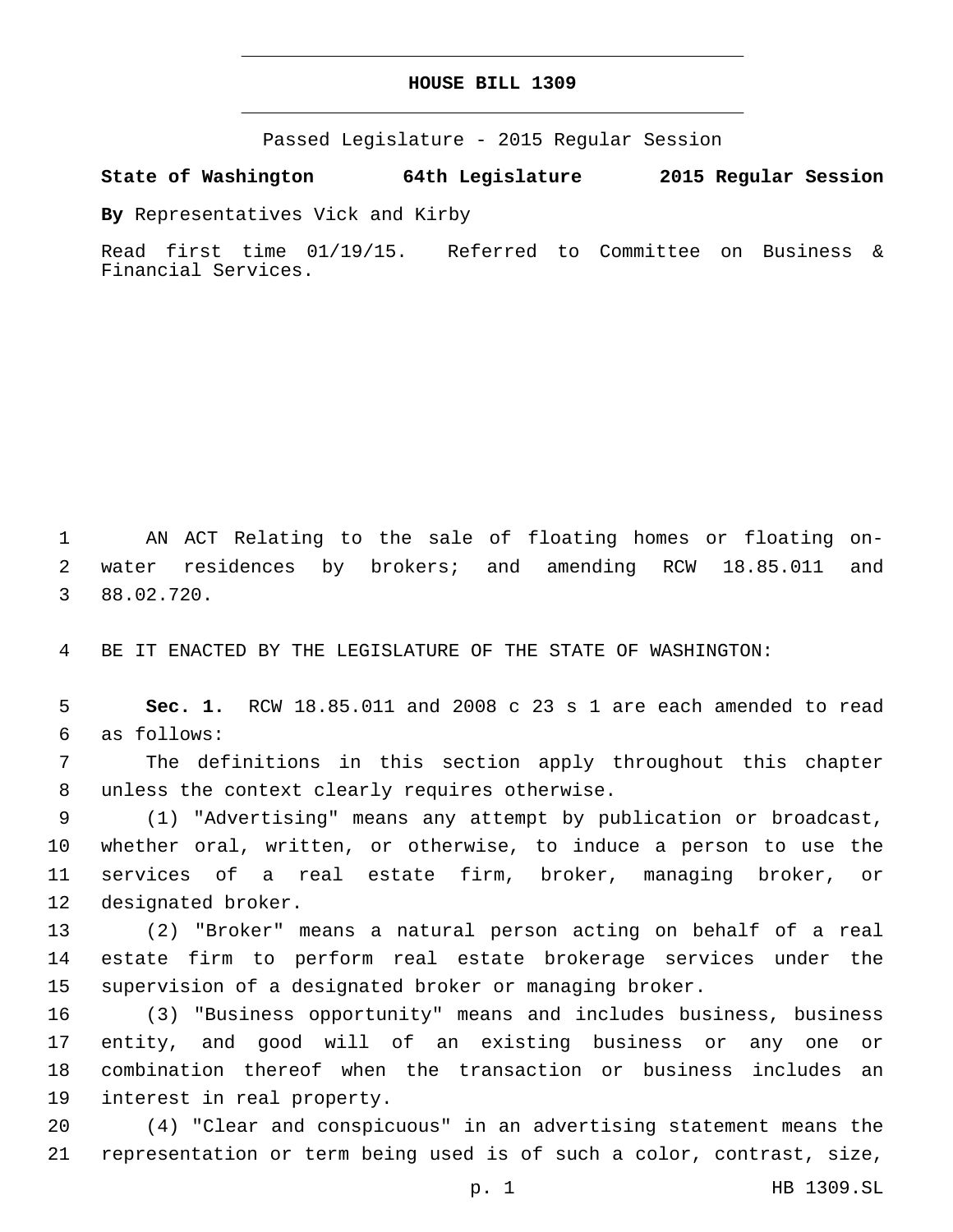or audibility, and presented in a manner so as to be readily noticed 2 and understood.

 (5) "Clock hours of instruction" means actual hours spent in classroom instruction in any tax supported, public technical college, community college, or any other institution of higher learning or a correspondence course from any of the aforementioned institutions certified by such institution as the equivalent of the required number of clock hours, and the real estate commission may certify courses of instruction other than in the aforementioned institutions.

 (6) "Commercial real estate" means any parcel of real estate in this state other than real estate containing one to four residential units. "Commercial real estate" does not include a single-family residential lot or single-family residential units such as condominiums, townhouses, manufactured homes, or homes in a subdivision when sold, leased, or otherwise conveyed on a unit-by- unit basis, even when those units are part of a larger building or parcel of real estate, unless the property is sold or leased for a 18 commercial purpose.

 (7) "Commission" means the real estate commission of the state of 20 Washington.

 (8) "Controlling interest" means the ability to control either the operational or financial, or both, decisions of a firm.

(9) "Department" means the Washington department of licensing.

(10) "Designated broker" means:24

 (a) A natural person who owns a sole proprietorship real estate 26 firm; or

 (b) A natural person with a controlling interest in the firm who is designated by a legally recognized business entity such as a corporation, limited liability company, limited liability partnership, or partnership real estate firm, to act as a designated broker on behalf of the real estate firm, and whose managing broker's license receives an endorsement from the department of "designated broker."33

 (11) "Director" means the director of the department of 35 licensing.

 (12) "Inactive license" means the status of a license that is not 37 expired and is not affiliated with a firm.

 (13) "Licensee" means a person holding a license as a real estate 39 firm, managing broker, or broker.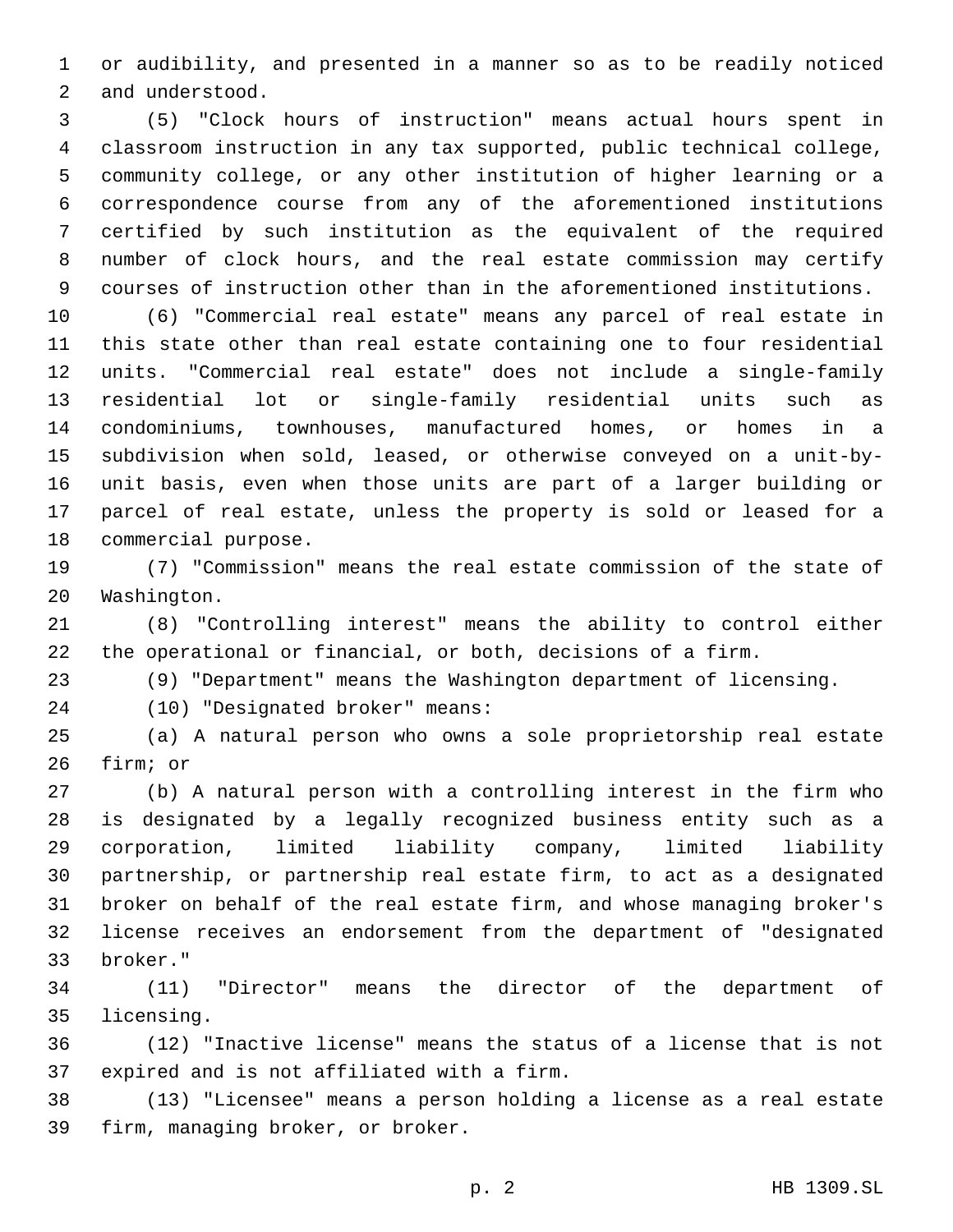(14) "Managing broker" means a natural person acting on behalf of a real estate firm to perform real estate brokerage services under the supervision of the designated broker, and who may supervise other brokers or managing brokers licensed to the firm.4

 (15) "Person" includes a natural person, corporation, limited liability company, limited liability partnership, partnership, or public or private organization or entity of any character, except 8 where otherwise restricted.

 (16) "Real estate brokerage services" means any of the following services offered or rendered directly or indirectly to another, or on behalf of another for compensation or the promise or expectation of compensation, or by a licensee on the licensee's own behalf:

 (a) Listing, selling, purchasing, exchanging, optioning, leasing, renting of real estate, or any real property interest therein; or any 15 interest in a cooperative; or any interest in a floating home or 16 floating on-water residence, as defined in RCW 90.58.270;

 (b) Negotiating or offering to negotiate, either directly or indirectly, the purchase, sale, exchange, lease, or rental of real estate, or any real property interest therein; or any interest in a cooperative; or any interest in a floating home or floating on-water 21 residence, as defined in RCW 90.58.270;

 (c) Listing, selling, purchasing, exchanging, optioning, leasing, renting, or negotiating the purchase, sale, lease, or exchange of a manufactured or mobile home in conjunction with the purchase, sale, lease, exchange, or rental of the land upon which the manufactured or 26 mobile home is or will be located;

 (d) Advertising or holding oneself out to the public by any solicitation or representation that one is engaged in real estate 29 brokerage services;

 (e) Advising, counseling, or consulting buyers, sellers, landlords, or tenants in connection with a real estate transaction;

 (f) Issuing a broker's price opinion. For the purposes of this chapter, "broker's price opinion" means an oral or written report of property value that is prepared by a licensee under this chapter and is not an appraisal as defined in RCW 18.140.010 unless it complies with the requirements established under chapter 18.140 RCW;

 (g) Collecting, holding, or disbursing funds in connection with the negotiating, listing, selling, purchasing, exchanging, optioning, leasing, or renting of real estate or any real property interest; and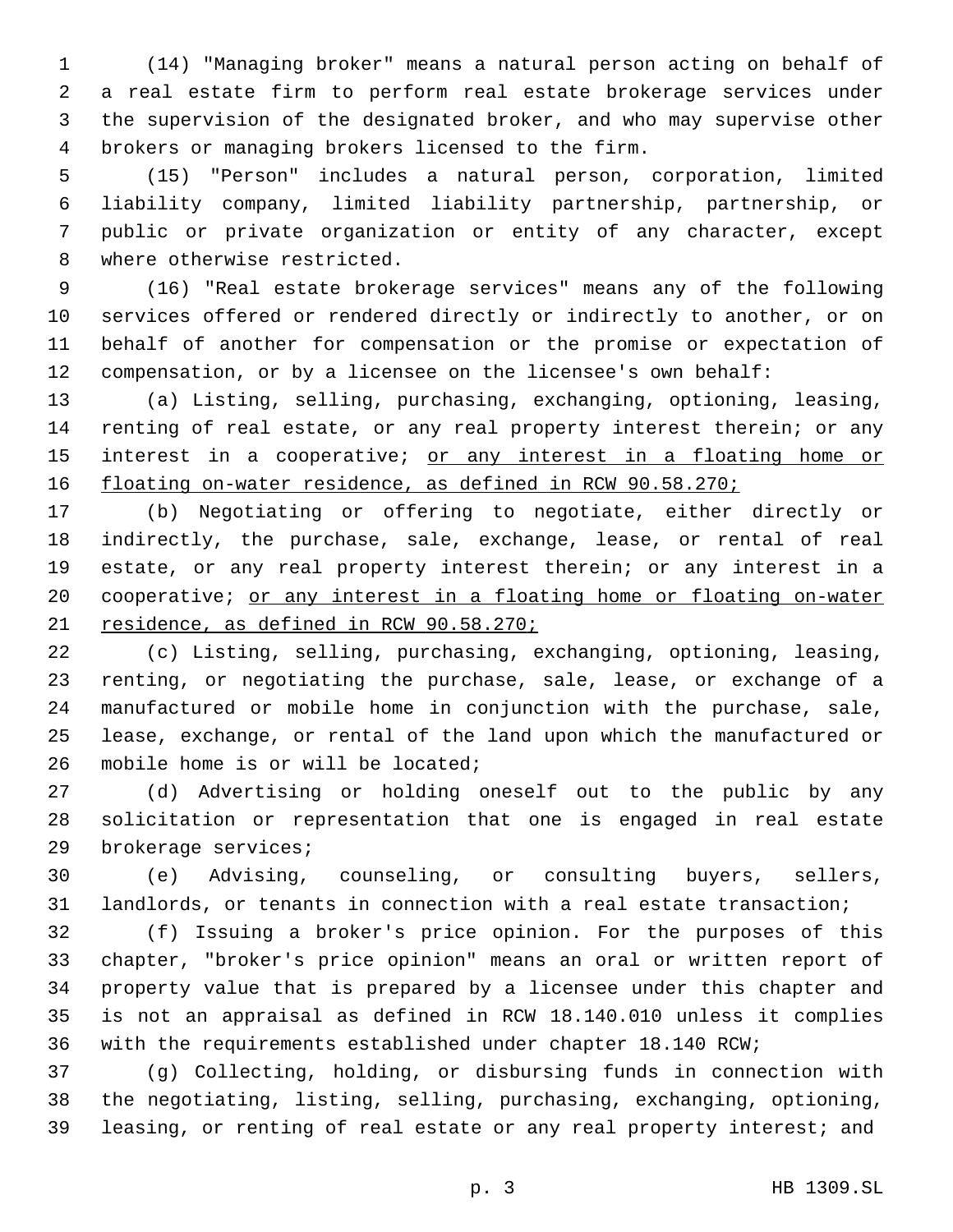(h) Performing property management services, which includes with no limitation: Marketing; leasing; renting; the physical, administrative, or financial maintenance of real property; or the 4 supervision of such actions.

 (17) "Real estate firm" or "firm" means a sole proprietorship, partnership, limited liability partnership, corporation, limited liability company, or other legally recognized business entity conducting real estate brokerage services in this state and licensed 9 by the department as a real estate firm.

 **Sec. 2.** RCW 88.02.720 and 2010 c 161 s 1033 are each amended to 11 read as follows:

 (1) The department may exempt from compliance with the vessel dealer requirements of this chapter, any person who is engaged in the business of selling in this state at wholesale or retail, human- powered watercraft that is: (a) Under sixteen feet in length; (b) unable to be powered by propulsion machinery or wind propulsion as designed by the manufacturer; and (c) not designed for use on 18 commonly-used navigable waters.

 (2) Any person engaged in the business of selling at wholesale or retail, exempt and nonexempt watercraft under this section is only required to comply with this chapter in regard to the sale of 22 nonexempt watercraft.

 (3) An auction company licensed under chapter 18.11 RCW and licensed as a motor vehicle dealer under chapter 46.70 RCW may sell at auction, without being licensed as a vessel dealer, all vessels that a vessel dealer is authorized to sell, so long as the sale of vessels is incidental to the auction company's primary source of business and the length of any vessel being sold is no greater than twenty-five feet. The auction company shall comply with all other vessel dealer requirements of this chapter and rules adopted by the department if the vessel dealer license fees and surety bond requirements in RCW 88.02.710 are determined to not be due.

 (4) A broker licensed under chapter 18.85 RCW may sell, without being licensed as a vessel dealer, floating on-water residences, as defined in RCW 90.58.270.

> Passed by the House March 4, 2015. Passed by the Senate April 13, 2015. Approved by the Governor April 29, 2015.